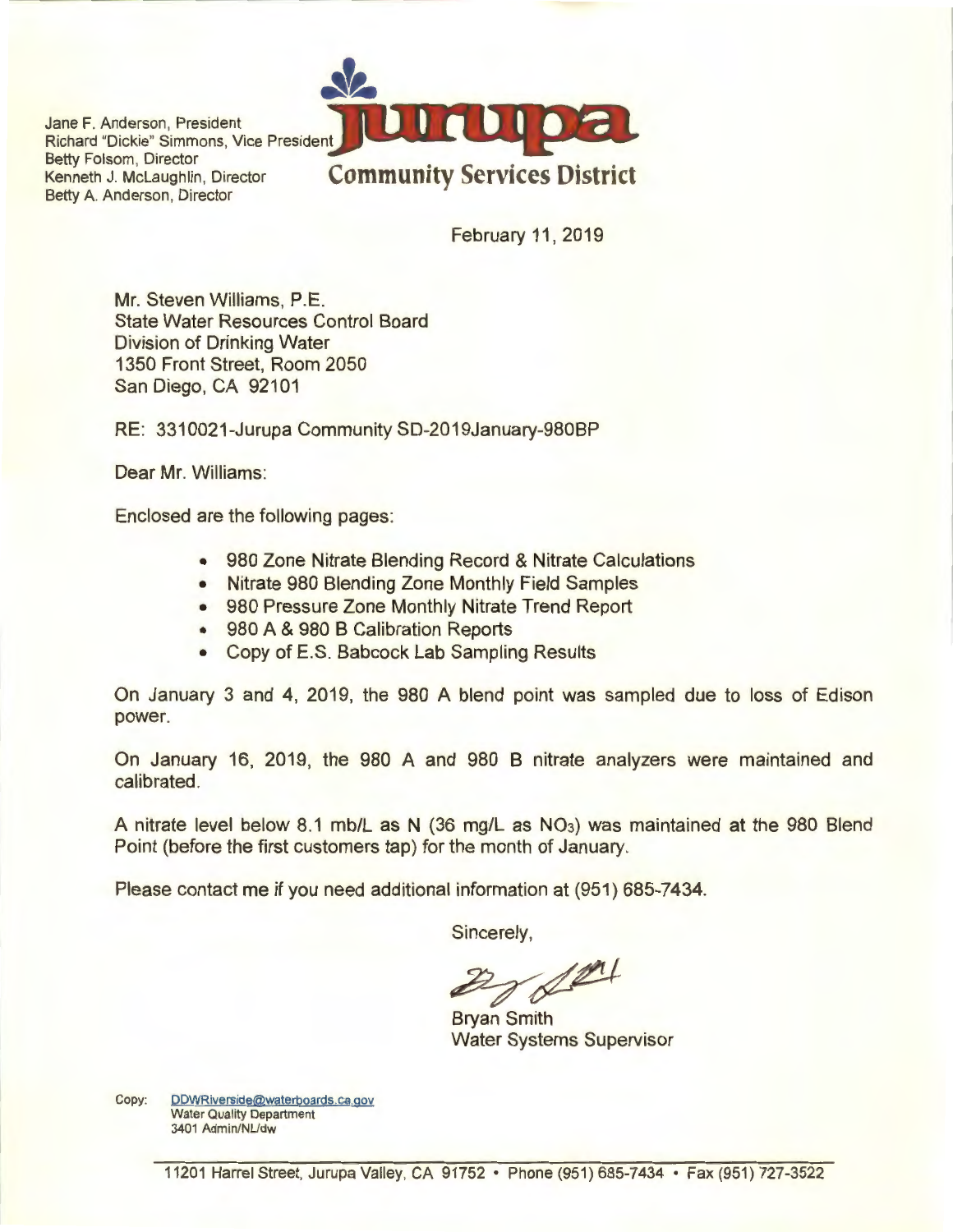## **Jurupa Community Services District Distribution System**

## **980 Zone Nitrate Blending Record and Nitrate Calculations**

| 2019           | Well 20        |        | Well 25     |        | Well 13   |                  | Well 6       |        | <b>Prod 17/18 IXTP</b> |        | Well 18 PR  |        | $^{(2)}$ 980 A & B | $^{(3)}980A$ | $^{(3)}980B$ | $^{(3)}980A$ | $^{(3)}980B$ |
|----------------|----------------|--------|-------------|--------|-----------|------------------|--------------|--------|------------------------|--------|-------------|--------|--------------------|--------------|--------------|--------------|--------------|
| January        | $(1)$ Lab      |        | $(1)$ Lab   |        | $(1)$ Lab |                  | $(1)$ Lab    |        | $(1)Lab$               |        | $(1)$ Lab   |        | Calculated         | Analyzer     | Analyzer     | $(1)$ Lab    | $(1)$ Lab    |
|                |                |        |             |        |           |                  |              |        |                        |        |             |        | Weighted           |              |              |              |              |
| Day            | Flow           | N      | <b>Flow</b> | N      | Flow      | N                | Flow         | N      | <b>Flow</b>            | N      | <b>Flow</b> | N.     | Average N<br>Conc. | N            | N            | N            | N            |
|                | (gpm)          | (mg/L) | (gpm)       | (mg/L) |           | (mg/L)           | (gpm)        | (mg/L) | (gpm)                  | (mg/L) | (gpm)       | (mg/L) | (mg/L)             | (mg/L)       | (mg/L)       | (mg/L)       | (mg/L)       |
| -1             |                | 8.2    | 3361        | 5.3    | 3088      | 3.6              |              | 9.8    |                        | 6.9    | 1699        | 4.3    | 4.4                |              |              |              |              |
| $\mathbf{2}$   |                | 8.2    | 3322        | 5.3    | 3080      | 3.6              |              | 9.8    |                        | 4.9    | 1704        | 4.9    | 4.6                | 6.8          | 6.4          | 7.0          | 6.3          |
| 3              |                | 8.2    | 3298        | 5.3    |           | 3.6              |              | 9.8    |                        | 4.9    | 1705        | 4.9    | 5.2                |              |              | 6.9          |              |
| 4              |                | 8.2    |             | 5.3    |           | $\overline{3.6}$ |              | 9.8    |                        | 4.9    | 1725        | 4.9    | 4.9                |              |              | 5.3          |              |
| 5              |                | 8.2    | 3328        | 5.3    |           | $\overline{3.6}$ |              | 9.8    |                        | 4.9    | 1733        | 4.9    | 5.2                |              |              |              |              |
| 6              |                | 8.2    | 3336        | 5.3    |           | $\overline{3.6}$ |              | 9.8    |                        | 4.9    | 1727        | 4.9    | 5.2                |              |              |              |              |
| $\overline{7}$ |                | 8.2    |             | 5.3    |           | $\overline{3.6}$ |              | 9.8    |                        | 4.9    | 3004        | 4.9    | 4.9                |              |              |              |              |
| 8              |                | 8.2    |             | 5.3    |           | 3.6              |              | 9.8    |                        | 4.9    | 2713        | 4.9    | 4.9                | 5.3          | 5.5          | 5.1          | 5.1          |
| 9              |                | 8.2    | 3265        | 7.0    | 2909      | 6.7              |              | 9.8    |                        | 4.9    | 1761        | 4.9    | 6.4                |              |              |              |              |
| 10             |                | 8.2    | 3325        | 7.0    |           | 6.7              |              | 9.8    |                        | 4.9    | 1674        | 4.9    | 6.3                |              |              |              |              |
| 11             |                | 8.2    | 3344        | 7.0    |           | 6.7              |              | 9.8    |                        | 4.9    | 2237        | 4.9    | 6.2                |              |              |              |              |
| 12             |                | 8.2    |             | 7.0    |           | 6.7              |              | 9.8    |                        | 4.9    | 2202        | 4.9    | 4.9                |              |              |              |              |
| 13             |                | 8.2    |             | 7.0    |           | 6.7              |              | 9.8    |                        | 4.9    | 2708        | 4.9    | 4.9                |              |              |              |              |
| 14             |                | 8.2    |             | 7.0    |           | 6.7              |              | 9.8    |                        | 4.9    | 2683        | 4.9    | 4.9                |              |              |              |              |
| 15             |                | 8.2    | 3372        | 7.0    |           | 6.7              |              | 9.8    |                        | 4.9    | 2668        | 4.9    | 6.1                |              |              |              |              |
| 16             |                | 8.2    | 3337        | 7.0    |           | 6.7              |              | 9.8    |                        | 4.9    | 2297        | 4.9    | 6.1                | 7.1          | 5.5          | 7.1          | 5.3          |
| 17             |                | 8.2    | 3293        | 7.0    |           | 6.7              |              | 9.8    |                        | 4.9    | 2027        | 4.9    | 6.2                |              |              |              |              |
| 18             |                | 8.2    | 3345        | 7.0    |           | 6.7              |              | 9.8    |                        | 4.9    | 2015        | 4.9    | 6.2                |              |              |              |              |
| 19             |                | 8.2    |             | 7.0    |           | 6.7              |              | 9.8    |                        | 4.9    | 2533        | 4.9    | 4.9                |              |              |              |              |
| 20             |                | 8.2    |             | 7.0    |           | 6.7              |              | 9.8    |                        | 4.9    | 2516        | 4.9    | 4.9                |              |              |              |              |
| 21             |                | 8.2    |             | 7.0    |           | 6.7              |              | 9.8    |                        | 4.9    | 2479        | 4.9    | 4.9                |              |              |              |              |
| 22             |                | 8.2    | 3327        | 7.0    |           | 6.7              |              | 9.8    |                        | 4.9    | 2505        | 4.9    | 6.1                | 7.1          | 6.2          | 6.9          | 5.8          |
| 23             |                | 8.2    | 3337        | 7.0    |           | 6.7              |              | 9.8    |                        | 4.9    | 2504        | 4.9    | 6.1                |              |              |              |              |
| 24             |                | 8.2    | 3258        | 7.0    |           | 6.7              |              | 9.8    |                        | 4.9    | 2492        | 4.9    | 6.1                |              |              |              |              |
| 25             |                | 8.2    | 3330        | 7.0    |           | 6.7              |              | 9.8    |                        | 4.9    | 2499        | 4.9    | 6.1                |              |              |              |              |
| 26             |                | 8.2    |             | 7.0    |           | 6.7              |              | 9.8    |                        | 4.9    | 2490        | 4.9    | 4.9                |              |              |              |              |
| 27             |                | 8.2    | 3350        | 7.0    |           | 6.7              |              | 9.8    |                        | 4.9    | 2459        | 4.9    | 6.1                |              |              |              |              |
| 28             |                | 8.2    |             | 7.0    |           | 6.7              |              | 9.8    |                        | 4.9    | 2533        | 4.9    | 4.9                |              |              |              |              |
| 29             |                | 8.2    |             | 7.0    |           | 6.7              |              | 9.8    |                        | 4.9    | 2523        | 4.9    | 4.9                | 4.8          | 5.3          | 4.9          | 5.0          |
| 30             |                | 8.2    | 3252        | 7.0    |           | 6.7              |              | 9.8    |                        | 4.9    | 2501        | 4.9    | 6.1                |              |              |              |              |
| 31             |                | 8.2    |             | 7.0    |           | 6.7              |              | 9.8    |                        | 4.9    | 2800        | 4.9    | 4.9                |              |              |              |              |
| Min            | $\mathbf{0}$   | 8.2    | 3252        | 5.3    | 2909      | 3.6              | $\mathbf{0}$ | 9.8    | $\mathbf{0}$           | 4.9    | 1674        | 4.3    | 4.4                | 4.8          | 5.3          | 4.9          | 5.0          |
| Avg.           | $\overline{0}$ | 8.2    | 3321        | 6.6    | 3026      | 5.9              | $\Omega$     | 9.8    | $\Omega$               | 5.0    | 2294        | 4.9    | 5.4                | 6.2          | 5.8          | 6.2          | 5.5          |
| Max            | $\Omega$       | 8.2    | 3372        | 7.0    | 3088      | 6.7              | $\Omega$     | 9.8    | $\Omega$               | 6.9    | 3004        | 4.9    | 6.4                | 7.1          | 6.4          | 7.1          | 6.3          |

(1)Bold Underlined numbers are actual Lab results, all other cell numbers are for flow weighted calculations.

<sup>(2)</sup>Blending potential of operating wells.

 $^{(3)}$ System also influenced by stored water from reservoirs.

J:\Water Operations\WATER\Production\Production and Purchased Water\2019-2029\2019\980\_NO3Blending 2019.xls 3/5/2019 Page 1 of 1